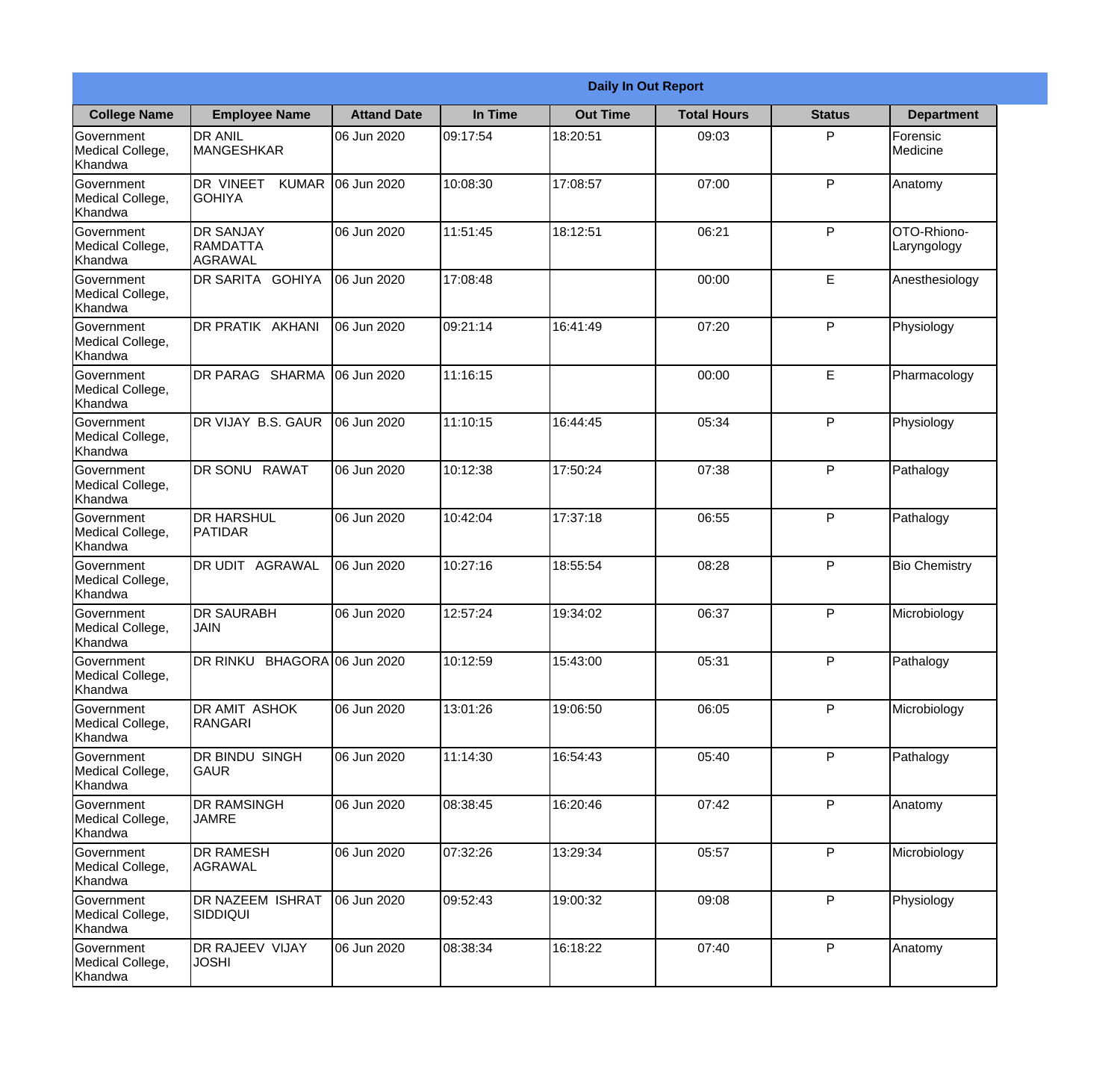| <b>Designation</b>                  | <b>Category</b>     |
|-------------------------------------|---------------------|
| Assistant Professor   Para Clinical |                     |
| Professor                           | <b>Non Clinical</b> |
| Professor                           | Clinical            |
| Professor                           | Clinical            |
| Assistant Professor   Non Clinical  |                     |
| Professor                           | Para Clinical       |
| Associate Professor Non Clinical    |                     |
| Demonstrator/Tutor   Para Clinical  |                     |
| Assistant Professor   Para Clinical |                     |
| Associate Professor Non Clinical    |                     |
| Associate Professor Para Clinical   |                     |
| Assistant Professor   Para Clinical |                     |
| Professor                           | Para Clinical       |
| Associate Professor   Para Clinical |                     |
| Demonstrator/Tutor   Non Clinical   |                     |
| <b>Assistant Professor</b>          | Para Clinical       |
| Professor                           | <b>Non Clinical</b> |
| Assistant Professor   Non Clinical  |                     |

## **Daily In Out Report**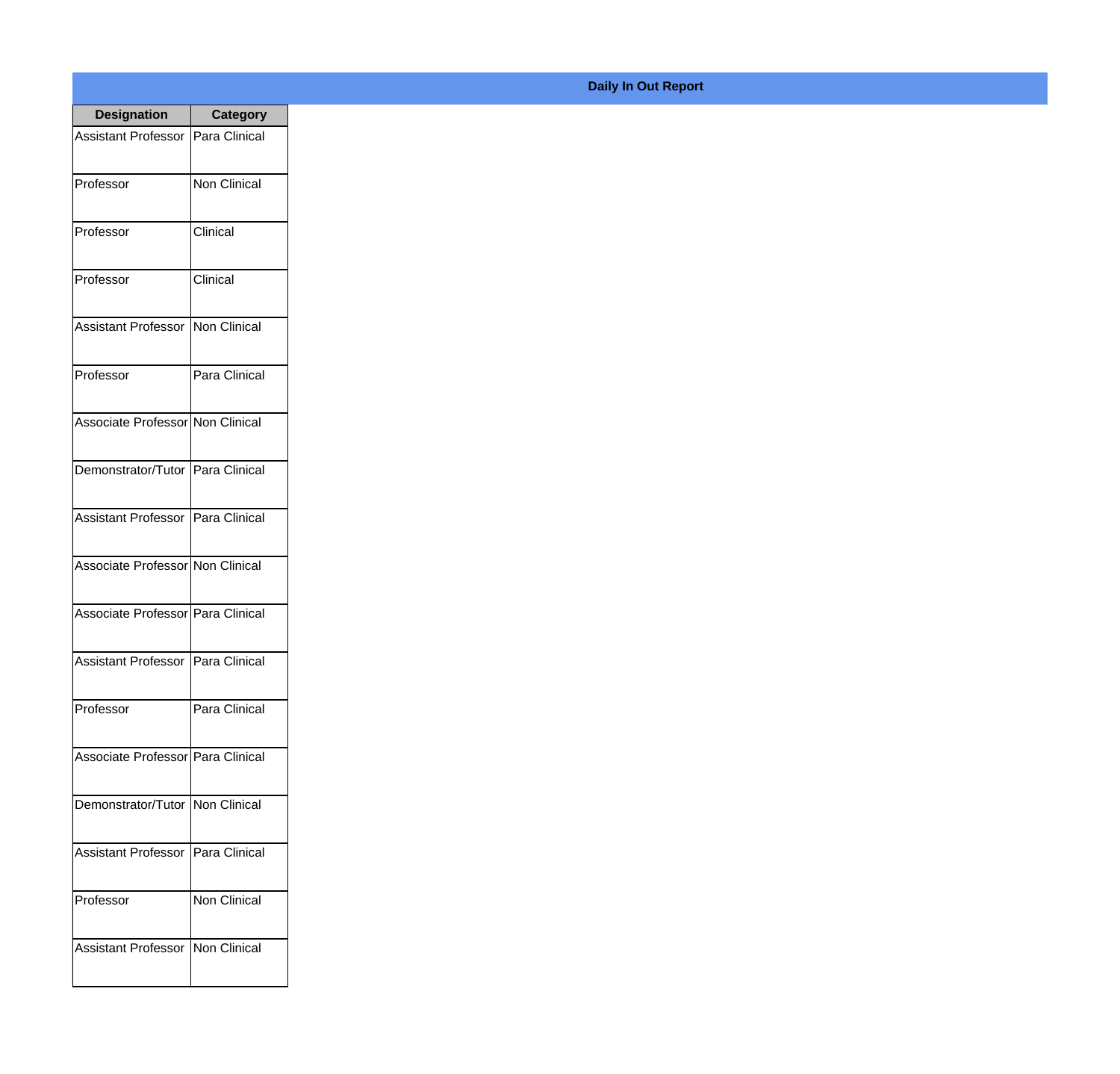|                                                  |                                                       |             |          |          | <b>Daily In Out Report</b> |   |                                           |
|--------------------------------------------------|-------------------------------------------------------|-------------|----------|----------|----------------------------|---|-------------------------------------------|
| Government<br>Medical College,<br>Khandwa        | <b>DR DWARKA</b><br><b>PRASAD GOTHRE</b>              | 06 Jun 2020 | 08:39:32 | 16:03:39 | 07:24                      | P | <b>Bio Chemistry</b>                      |
| Government<br>Medical College,<br>Khandwa        | <b>DR SOURYAKANT</b><br>VARANDANI                     | 06 Jun 2020 | 11:40:42 |          | 00:00                      | E | Community<br>Medicine                     |
| <b>Government</b><br>Medical College,<br>Khandwa | DR RASHMI YADAV                                       | 06 Jun 2020 | 10:37:53 | 18:14:06 | 07:37                      | P | Community<br>Medicine                     |
| <b>Government</b><br>Medical College,<br>Khandwa | DR DURGA AHUJA                                        | 06 Jun 2020 | 11:40:12 |          | 00:00                      | E | Anatomy                                   |
| Government<br>Medical College,<br>Khandwa        | DR LEENA PARIHAR                                      | 06 Jun 2020 | 11:57:13 | 16:47:55 | 04:50                      | P | Community<br>Medicine                     |
| Government<br>Medical College,<br>Khandwa        | <b>MR PIYUSH KUMAR</b><br><b>MISHRA</b>               | 06 Jun 2020 | 11:04:20 | 18:57:34 | 07:53                      | P | Community<br>Medicine                     |
| <b>Government</b><br>Medical College,<br>Khandwa | <b>DR DURGESH</b><br>SONARE                           | 06 Jun 2020 | 10:54:05 | 19:21:42 | 08:27                      | P | Dermatology, Ven<br>ereology &<br>Leprosy |
| <b>Government</b><br>Medical College,<br>Khandwa | <b>DR RAKESH KUMAR</b><br><b>SHIVHARE</b>             | 06 Jun 2020 | 09:58:34 | 16:20:37 | 06:22                      | P | Microbiology                              |
| <b>Government</b><br>Medical College,<br>Khandwa | <b>DR GARIMA</b><br><b>AGRAWAL</b><br>VARSHNEY        | 06 Jun 2020 | 13:16:32 |          | 00:00                      | E | Paediatrics                               |
| Government<br>Medical College,<br>Khandwa        | <b>DR SIDDHARTH</b><br><b>BANODE</b>                  | 06 Jun 2020 | 09:44:59 |          | 00:00                      | E | Pharmacology                              |
| <b>Government</b><br>Medical College,<br>Khandwa | <b>DR PRIYA KAPOOR</b><br>KAPOOR                      | 06 Jun 2020 | 10:29:20 | 17:17:10 | 06:48                      | P | Pathalogy                                 |
| Government<br>Medical College,<br>Khandwa        | <b>DR SAPNA</b><br><b>MAHESHRAM</b>                   | 06 Jun 2020 | 10:53:27 | 18:19:09 | 07:26                      | P | Community<br>Medicine                     |
| Government<br>Medical College,<br>Khandwa        | <b>DR SEEMA</b><br><b>SUDHAKARRAO</b><br><b>SUTAY</b> | 06 Jun 2020 | 11:27:03 | 18:11:53 | 06:44                      | P | Forensic<br>Medicine                      |
| Government<br>Medical College,<br>Khandwa        | <b>DR AJAY</b><br><b>NARWARIYA</b>                    | 06 Jun 2020 | 10:53:02 | 19:30:52 | 08:37                      | P | Microbiology                              |
| Government<br>Medical College,<br>Khandwa        | <b>DR RAKESH SINGH</b><br><b>HAZARI</b>               | 06 Jun 2020 | 12:03:58 | 18:11:42 | 06:08                      | P | Pathalogy                                 |
| Government<br>Medical College,<br>Khandwa        | <b>DR NISHA</b><br><b>KAITHWAS</b>                    | 06 Jun 2020 | 08:34:11 |          | 00:00                      | E | Psychiatry                                |
| Government<br>Medical College,<br>Khandwa        | <b>DR ANANT</b><br><b>TUKARAM PAWAR</b>               | 06 Jun 2020 | 19:20:46 |          | 00:00                      | E | Community<br>Medicine                     |
| Government<br>Medical College,<br>Khandwa        | DR SHAIKH M.KHALIQ 06 Jun 2020                        |             | 10:06:13 |          | 00:00                      | E | <b>Bio Chemistry</b>                      |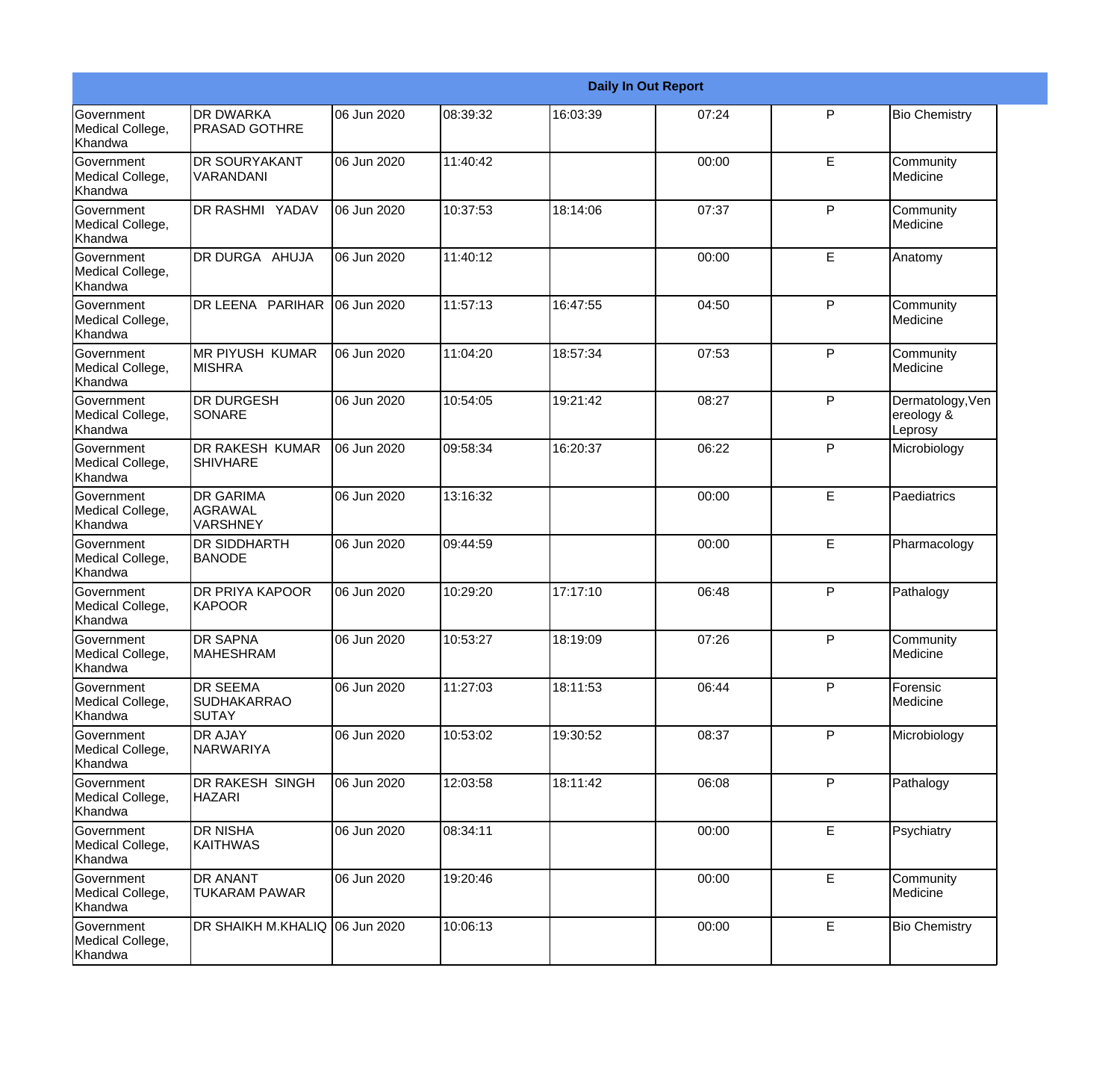| Demonstrator/Tutor Non Clinical   |               |
|-----------------------------------|---------------|
| Demonstrator/Tutor Para Clinical  |               |
|                                   |               |
| Assistant Professor Para Clinical |               |
| Demonstrator/Tutor Non Clinical   |               |
| Assistant Professor Para Clinical |               |
| Statistician                      | Para Clinical |
| Assistant Professor Clinical      |               |
| Demonstrator/Tutor Para Clinical  |               |
| Associate Professor Clinical      |               |
| Associate Professor Para Clinical |               |
| Demonstrator/Tutor Para Clinical  |               |
| Associate Professor Para Clinical |               |
| Professor                         | Para Clinical |
| Demonstrator/Tutor Para Clinical  |               |
| Professor                         | Para Clinical |
| Assistant Professor Clinical      |               |
| Professor                         | Para Clinical |
| Professor                         | Non Clinical  |
|                                   |               |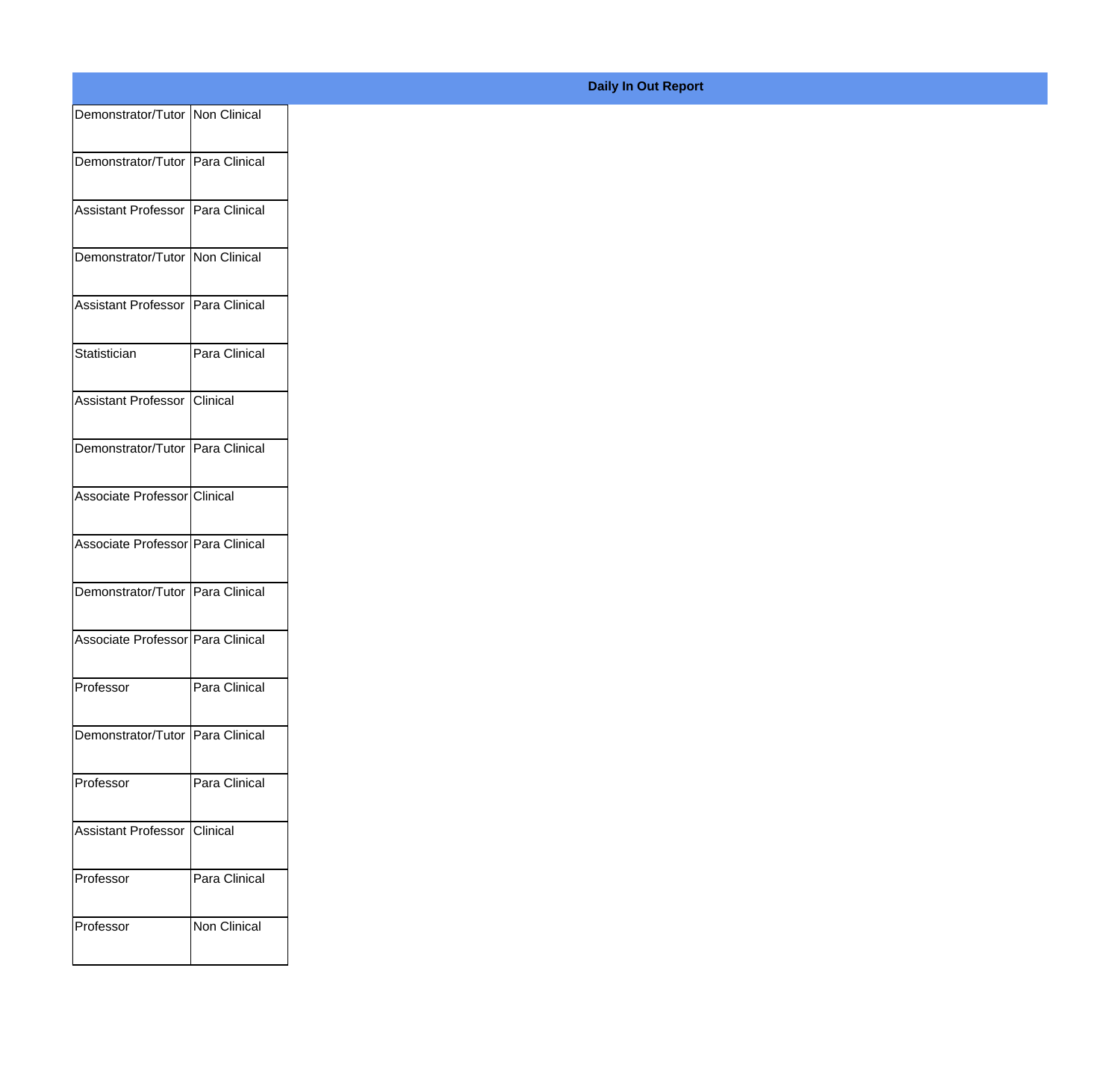|                                                  |                                           |             |          |          | <b>Daily In Out Report</b> |              |                             |
|--------------------------------------------------|-------------------------------------------|-------------|----------|----------|----------------------------|--------------|-----------------------------|
| Government<br>Medical College,<br>Khandwa        | <b>DR RAJU</b>                            | 06 Jun 2020 | 10:06:42 | 18:51:20 | 08:45                      | P            | Forensic<br>Medicine        |
| <b>Government</b><br>Medical College,<br>Khandwa | <b>DR MAHENDRA</b><br><b>PANWAR</b>       | 06 Jun 2020 | 09:41:44 |          | 00:00                      | E            | Orthopaedics                |
| Government<br>Medical College,<br>Khandwa        | DR AJAY GANGJI                            | 06 Jun 2020 | 11:38:59 |          | 00:00                      | E            | <b>General Surgery</b>      |
| Government<br>Medical College,<br>Khandwa        | <b>DR SITARAM</b><br><b>SOLANKI</b>       | 06 Jun 2020 | 08:33:26 | 19:25:05 | 10:52                      | P            | Forensic<br>Medicine        |
| <b>Government</b><br>Medical College,<br>Khandwa | DR ARUN KUMAR<br>PARGI                    | 06 Jun 2020 | 09:26:42 | 13:33:34 | 04:07                      | P            | <b>General Surgery</b>      |
| Government<br>Medical College,<br>Khandwa        | <b>DR ASHOK</b><br><b>BHAUSAHEB NAJAN</b> | 06 Jun 2020 | 10:14:08 | 16:23:30 | 06:09                      | P            | Forensic<br>Medicine        |
| Government<br>Medical College,<br>Khandwa        | DR PRIYESH<br><b>MARSKOLE</b>             | 06 Jun 2020 | 12:57:46 | 18:43:24 | 05:46                      | P            | Community<br>Medicine       |
| Government<br>Medical College,<br>Khandwa        | <b>DR SANGEETA</b><br><b>CHINCHOLE</b>    | 06 Jun 2020 | 10:14:24 | 16:23:17 | 06:09                      | P            | Physiology                  |
| Government<br>Medical College,<br>Khandwa        | DR NEERAJ KUMAR                           | 06 Jun 2020 | 08:41:12 | 18:19:41 | 09:38                      | P            | Dentisry                    |
| <b>Government</b><br>Medical College,<br>Khandwa | DR VIJAY NAYAK                            | 06 Jun 2020 | 08:38:57 | 19:48:02 | 11:10                      | P            | Anatomy                     |
| <b>Government</b><br>Medical College,<br>Khandwa | DR SUNIL BAJOLIYA                         | 06 Jun 2020 | 10:22:11 | 18:53:26 | 08:31                      | P            | OTO-Rhiono-<br>Laryngology  |
| Government<br>Medical College,<br>Khandwa        | <b>DR NISHA MANDLOI</b><br><b>PANWAR</b>  | 06 Jun 2020 | 09:43:42 | 15:45:54 | 06:02                      | P            | Obstetrics &<br>Gynaecology |
| Government<br>Medical College,<br>Khandwa        | <b>DR SATISH</b><br><b>CHANDEL</b>        | 06 Jun 2020 | 10:44:55 |          | 00:00                      | $\mathsf E$  | Pharmacology                |
| Government<br>Medical College,<br>Khandwa        | <b>DR MUKTESHWARI</b><br><b>GUPTA</b>     | 06 Jun 2020 | 09:59:19 | 17:48:31 | 07:49                      | $\mathsf{P}$ | Pharmacology                |